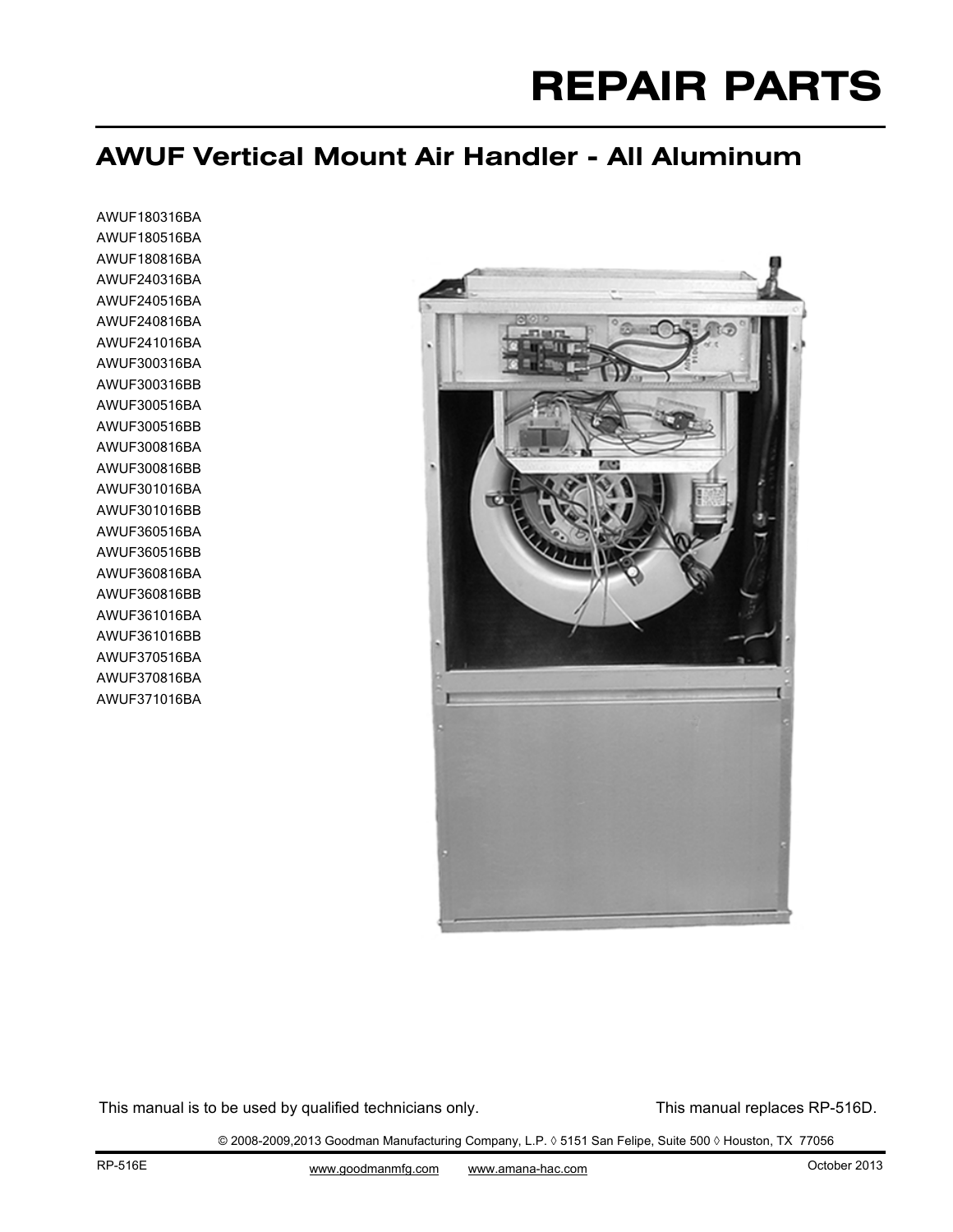#### **Index**

| <b>Functional Parts List</b> |  |
|------------------------------|--|
| Illustration and Parts       |  |

*Views shown are for parts illustrations only, not servicing procedures.*

#### **Text Codes:**

AR - As Required NA - Not Available NS - Not Shown 00000000 - See Note QTY - Quantity Example (QTY 3) (If Quantity not shown, Quantity = 1) M - Model Example (M1) (If M Code not shown, then part is used on all Models)

#### **Expanded Model Nomenclature:**

 Example M1 - Model#1 M2 - Model#2 M3 - Model#3

Goodman Manufacturing Company, L.P. is not responsible for personal injury or property damage resulting from improper service. Review all service information before beginning repairs.

Warranty service must be performed by an authorized technician, using authorized factory parts. If service is required after the warranty expires, Goodman Manufacturing Company, L.P. also recommends contacting an authorized technician and using authorized factory parts.

Goodman Manufacturing Company, L.P. reserves the right to discontinue, or change at any time, specifications or designs without notice or without incurring obligations.

For assistance within the U.S.A. contact: Consumer Affairs Department Goodman Manufacturing Company, L.P. 7401 Security Way Houston, Texas 77040 877-254-4729-Telephone 713-863-2382-Facsimile

International Division International Division<br>Goodman Manufacturing Company, L.P. 7401 Security Way Houston, Texas 77040 713-861-2500-Telephone 713-863-2382-Facsimile For assistance outside the U.S.A. contact: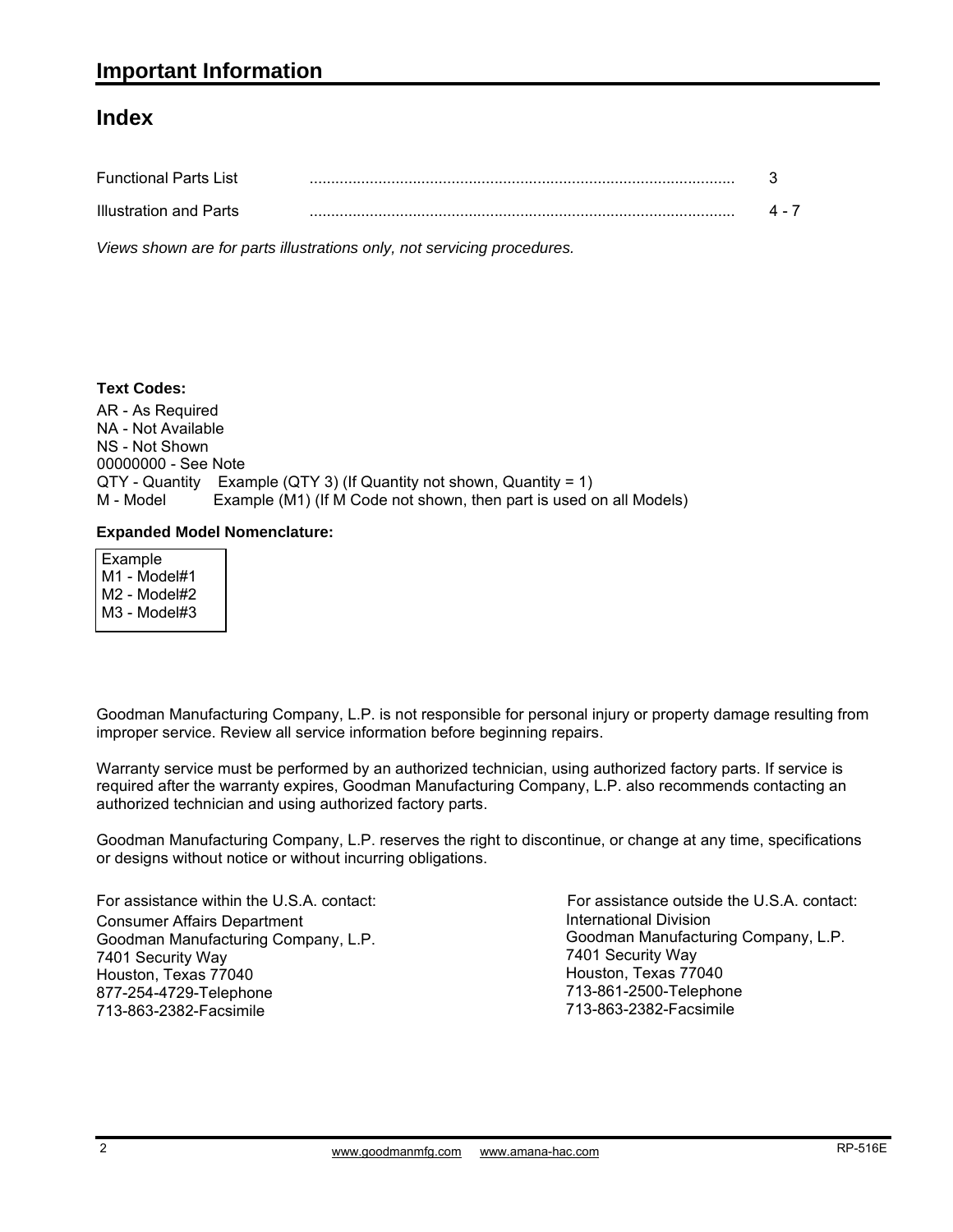#### **Functional Parts**

| Part                               |                                                                                                                               |
|------------------------------------|-------------------------------------------------------------------------------------------------------------------------------|
| No:                                | <b>Description:</b>                                                                                                           |
|                                    |                                                                                                                               |
| BT1420039                          | ASSY, 10 KW HEATER LRG (M24)                                                                                                  |
| BT1420034                          | ASSY, 10 KW HEATER LRG (M14, M15, M20,<br>M21)                                                                                |
| BT1420031                          | ASSY, 10 KW HEATER SML (M7)                                                                                                   |
| BT1420032                          | ASSY, 5 KW HEATER LRG (M22)                                                                                                   |
| BT1420029                          | ASSY, 5 KW HEATER SML (M2, M5)                                                                                                |
| BT1420030                          | ASSY, 7.3 KW HEATER SML (M3, M6)                                                                                              |
| BT1420033                          | ASSY, 8 KW HEATER LRG (M12, M13, M18,<br>M19)                                                                                 |
| BT1420040                          | ASSY, 8 KW HEATER LRG (M23)                                                                                                   |
| BT1340031                          | BLOWER MOTOR 1/3 HP, 2 SP, 6 PL (M8, M9,<br>M10, M11, M12, M13, M14, M15, M16, M17,<br>M18, M19, M20, M21)                    |
| BT1340030                          | BLOWER MOTOR 1/5 HP, 2 SP, 6 PL (M1, M2,<br>M3, M4, M5, M6, M7)                                                               |
| CAP075000370VAP                    | CAP, 7.5 MFD/370V/OVAL                                                                                                        |
| 0130M00129                         | HEAT RELAY, 208-230, 460, 575 (M22, M23,<br>M24)                                                                              |
| BT1420041                          | LARGE 3KW HEATER ASSY (M8, M9)                                                                                                |
| 0131M00503                         | MOTOR, 1/2HP, SELECTECH PROGRAM<br>(M22, M23, M24)                                                                            |
| PCBFM103                           | PCB, TIME DELAY, EBTDR (M1, M2, M3, M4,<br>M5, M6, M7, M8, M9, M10, M11, M12, M13,<br>M14, M15, M16, M17, M18, M19, M20, M21) |
| 0130M00138                         | TRANSFORMER, 208/230, 24V                                                                                                     |
| <b>Expanded Model Nomenclature</b> |                                                                                                                               |

| M1 - AWUF180316BA  |
|--------------------|
| M2 - AWUF180516BA  |
| M3 - AWUF180816BA  |
| M4 - AWUF240316BA  |
| M5 - AWUF240516BA  |
| M6 - AWUF240816BA  |
| M7 - AWUF241016BA  |
| M8 - AWUF300316BA  |
| M9 - AWUF300316BB  |
| M10 - AWUF300516BA |
| M11 - AWUF300516BB |
| M12 - AWUF300816BA |
| M13 - AWUF300816BB |
| M14 - AWUF301016BA |
| M15 - AWUF301016BB |
| M16 - AWUF360516BA |
| M17 - AWUF360516BB |
| M18 - AWUF360816BA |
| M19 - AWUF360816BB |
| M20 - AWUF361016BA |
| M21 - AWUF361016BB |
| M22 - AWUF370516BA |
| M23 - AWUF370816BA |
| M24 - AWUF371016BA |
|                    |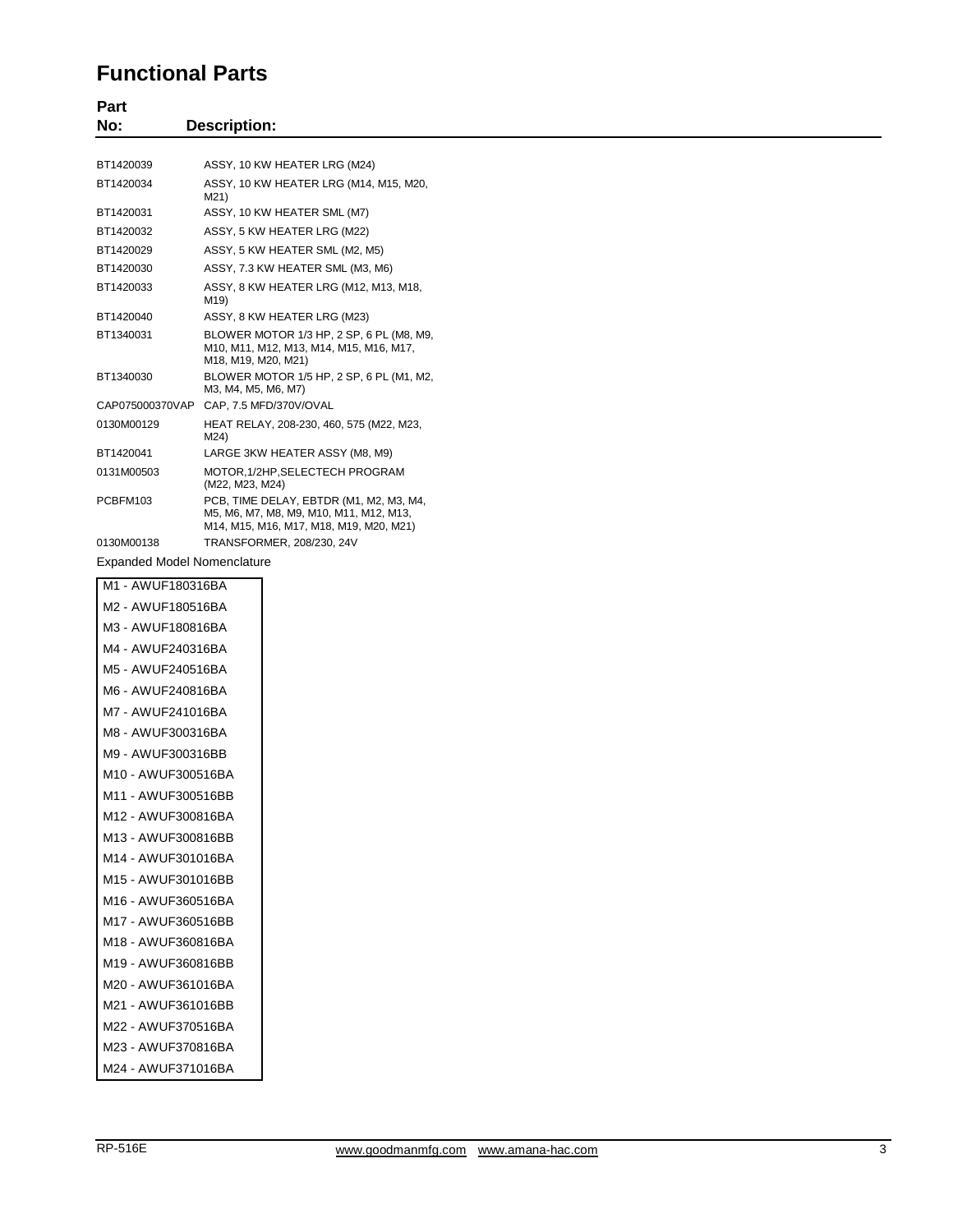# **Chassis and Coil Tubing Assy**

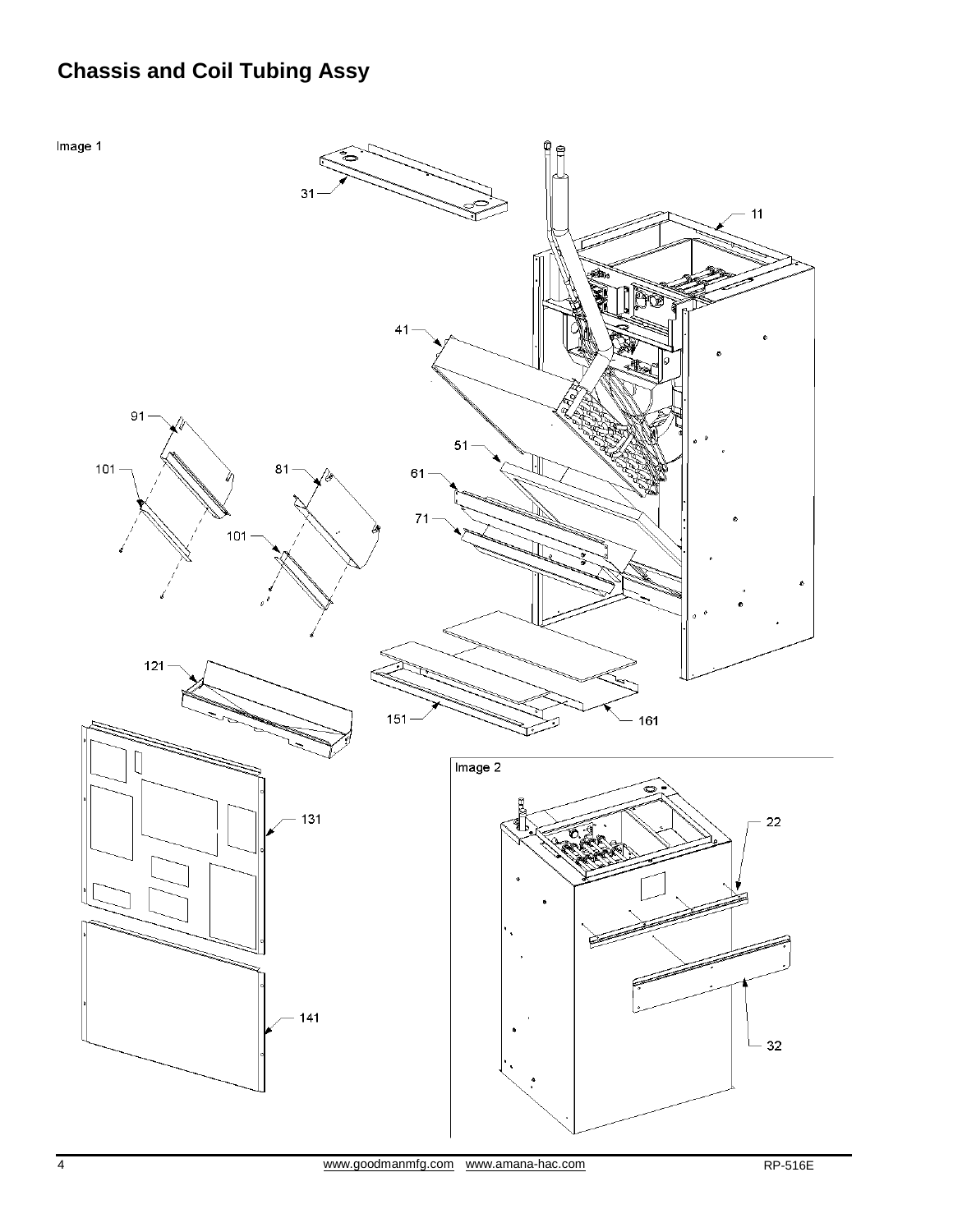# **Chassis and Coil Tubing Assy**

|          | Ref. Part          |                                                                                                                   |          | <b>Ref. Part</b>                         |                                                     |
|----------|--------------------|-------------------------------------------------------------------------------------------------------------------|----------|------------------------------------------|-----------------------------------------------------|
|          | No: No:            | <b>Description:</b>                                                                                               |          | No: No:                                  | <b>Description:</b>                                 |
| Image 1: |                    |                                                                                                                   | Image 2: |                                          |                                                     |
| 11       | 3702005            | WRAPPER, LARGE (M8, M9, M10, M11, M12, M13,<br>M14, M15, M16, M17, M18, M19, M20, M21, M22,                       | 22       | 3702501                                  | HANGING BRACKET SML (M1, M2, M3, M4, M5,<br>M6, M7) |
|          |                    | M23, M24)                                                                                                         | 32       | 3702800                                  | HANGING BRACKET, FIELD                              |
| 11<br>31 | 3702004<br>3702105 | WRAPPER, SMALL (M1, M2, M3, M4, M5, M6, M7)<br>TOP WRAPPER LRG (M8, M9, M10, M11, M12,                            |          | <b>Expanded Model Nomenclature</b>       |                                                     |
|          |                    | M13, M14, M15, M16, M17, M18, M19, M20, M21,                                                                      |          | M1 - AWUF180316BA                        |                                                     |
| 31       | 3702104            | M22, M23, M24)<br>TOP WRAPPER SML (M1, M2, M3, M4, M5, M6, M7)                                                    |          | M2 - AWUF180516BA                        |                                                     |
| 41       | 0270A00644         | COIL TUBING ASSY (M1, M2, M3)                                                                                     |          | M3 - AWUF180816BA                        |                                                     |
| 41       | 0270A00645         | COIL TUBING ASSY (M8, M9, M10, M11, M12, M13,<br>M14, M15)                                                        |          | M4 - AWUF240316BA                        |                                                     |
| 41       | 0270A00662         | COIL TUBING ASSY (M4, M5, M6, M7)                                                                                 |          | M5 - AWUF240516BA                        |                                                     |
| 41       | 0270A00663         | COIL TUBING ASSY (M16, M17, M18, M19, M20,<br>M21)                                                                |          | M6 - AWUF240816BA                        |                                                     |
| 41       | 0270A00664         | COIL TUBING ASSY (M22, M23, M24)                                                                                  |          | M7 - AWUF241016BA                        |                                                     |
| 51       | BT1369604          | AIR FILTER 14 X 18 X 1 (M1, M2, M3, M4, M5, M6,<br>M7)                                                            |          | M8 - AWUF300316BA                        |                                                     |
| 51       | BT1369606          | AIR FILTER 16 X 20 X 1 (M8, M10, M12, M14, M16,                                                                   |          | M9 - AWUF300316BB                        |                                                     |
|          |                    | M18, M20)                                                                                                         |          | M10 - AWUF300516BA                       |                                                     |
| 51       | 0160L00141         | AIR FILTER, 18X20X1 (M9, M11, M13, M15, M17,<br>M19, M21, M22, M23, M24)                                          |          | M11 - AWUF300516BB                       |                                                     |
| 61       | 0121A00066         | CENTER TIE PLATE (M8, M9, M10, M11, M12,                                                                          |          | M12 - AWUF300816BA                       |                                                     |
|          |                    | M13, M14, M15, M16, M17, M18, M19, M20, M21,<br>M22, M23, M24)                                                    |          | M13 - AWUF300816BB                       |                                                     |
| 61       | 0121A00067         | CENTER TIE PLATE (M1, M2, M3, M4, M5, M6, M7)                                                                     |          | M14 - AWUF301016BA                       |                                                     |
| 71       | 3701802            | FILTER OFFSET BRACKET SML (M1, M2, M3, M4,<br>M5, M6, M7)                                                         |          | M15 - AWUF301016BB                       |                                                     |
| 81       | 3701231            | GUTTER RAIL, RIGHT LRG (M8, M9, M10, M11,                                                                         |          | M16 - AWUF360516BA                       |                                                     |
|          |                    | M12, M13, M14, M15, M16, M17, M18, M19, M20,<br>M21, M22, M23, M24)                                               |          | M17 - AWUF360516BB                       |                                                     |
| 81       | 3701224            | GUTTER RAIL, RIGHT SML (M1, M2, M3, M4, M5,<br>M6, M7)                                                            |          | M18 - AWUF360816BA                       |                                                     |
| 91       | 3701232            | GUTTER RAIL, LEFT LRG (M8, M9, M10, M11,                                                                          |          | M19 - AWUF360816BB                       |                                                     |
|          |                    | M12, M13, M14, M15, M16, M17, M18, M19, M20,<br>M21, M22, M23, M24)                                               |          | M20 - AWUF361016BA                       |                                                     |
| 91       | 3701225            | GUTTER RAIL, LEFT SML (M1, M2, M3, M4, M5,<br>M6, M7)                                                             |          | M21 - AWUF361016BB<br>M22 - AWUF370516BA |                                                     |
| 101      | 3701203            | FILTER SUPPORT SML (M1, M2, M3, M4, M5, M6,<br>M7)                                                                |          | M23 - AWUF370816BA                       |                                                     |
| 121      | 0161R00021         | DRAIN PAN LARGE (M8, M9, M10, M11, M12, M13,<br>M14, M15, M16, M17, M18, M19, M20, M21, M22,<br>M23, M24)         |          | M24 - AWUF371016BA                       |                                                     |
| 121      | 0161R00022         | DRAIN PAN SMALL (M1, M2, M3, M4, M5, M6, M7)                                                                      |          |                                          |                                                     |
| 131      | 3701535            | ACCESS PANEL, FRONT LRG (M8, M9, M10, M11,<br>M12, M13, M14, M15, M16, M17, M18, M19, M20,<br>M21, M22, M23, M24) |          |                                          |                                                     |
| 131      | 3701536            | FRONT PANEL SML (M1, M2, M3, M4, M5, M6, M7)                                                                      |          |                                          |                                                     |
| 141      | 3701505            | LOWER ACCESS PANEL-FRONT (M1, M2, M3, M4,<br>M5, M6, M7)                                                          |          |                                          |                                                     |
| 151      | 3702301            | BOTTOM TIE PLATE LRG (M8, M9, M10, M11,<br>M12, M13, M14, M15, M16, M17, M18, M19, M20,<br>M21, M22, M23, M24)    |          |                                          |                                                     |
| 151      | 3702303            | BOTTOM TIE PLATE SML (M1, M2, M3, M4, M5,<br>M6, M7)                                                              |          |                                          |                                                     |
| 161      | 3701500            | ACCESS PANEL, DRAIN LRG (M8, M9, M10, M11,<br>M12, M13, M14, M15, M16, M17, M18, M19, M20,<br>M21, M22, M23, M24) |          |                                          |                                                     |
| 161      | 3701502            | ACCESS PANEL, DRAIN SML (M1, M2, M3, M4,<br>M5, M6, M7)                                                           |          |                                          |                                                     |
| ΝS       | 3701242            | DRIP SHIELD LRG (M8, M9, M10, M11, M12, M13,<br>M14, M15, M16, M17, M18, M19, M20, M21, M22,<br>M23, M24)         |          |                                          |                                                     |
| ΝS       | B1787000           | <b>VALVE CORE</b>                                                                                                 |          |                                          |                                                     |
| Image 2: |                    |                                                                                                                   |          |                                          |                                                     |
| 22       | 3702500            | HANGING BRACKET LRG (M8, M9, M10, M11,<br>M12, M13, M14, M15, M16, M17, M18, M19, M20,<br>M21, M22, M23, M24)     |          |                                          |                                                     |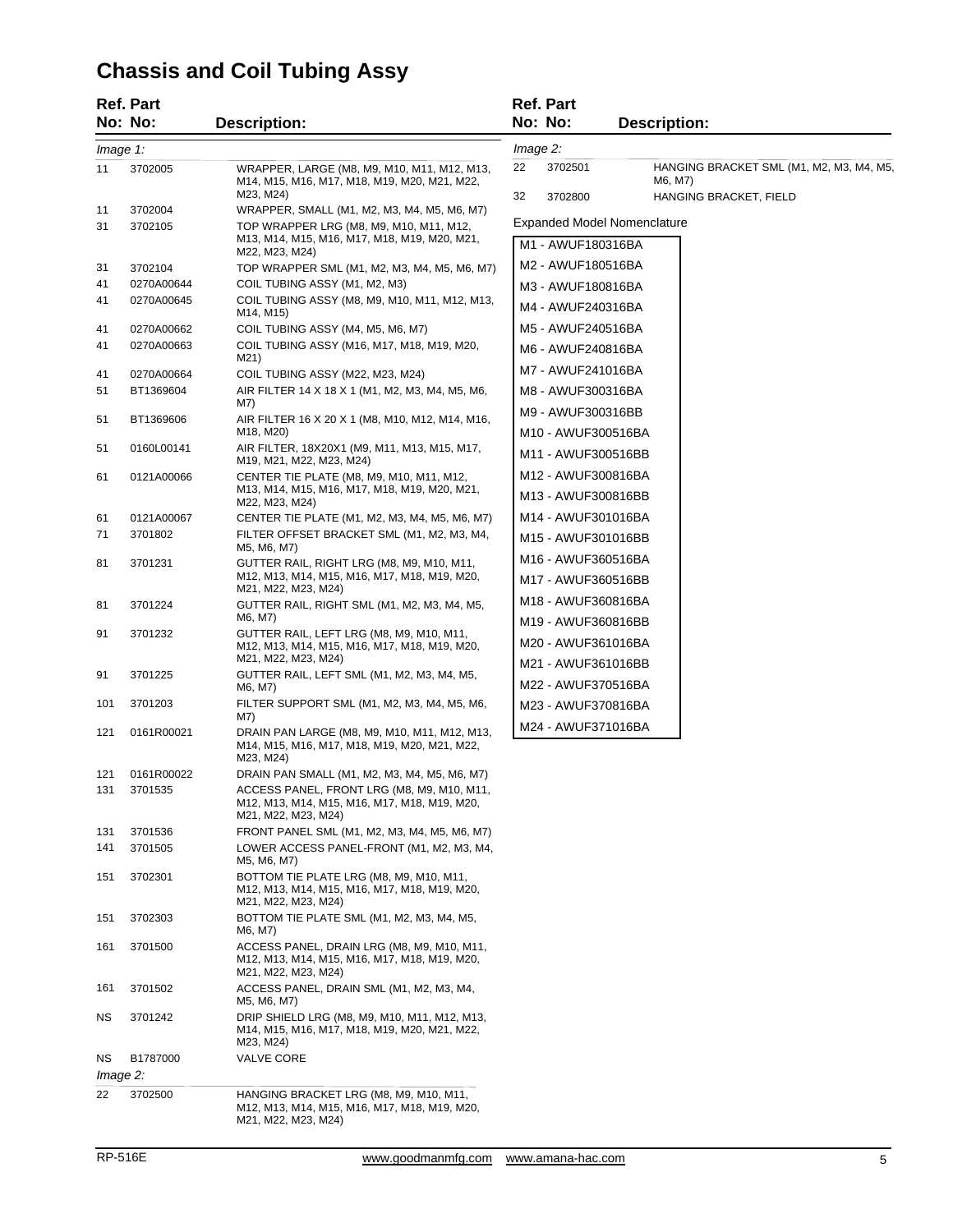## **Blower and Heater Assemblies**